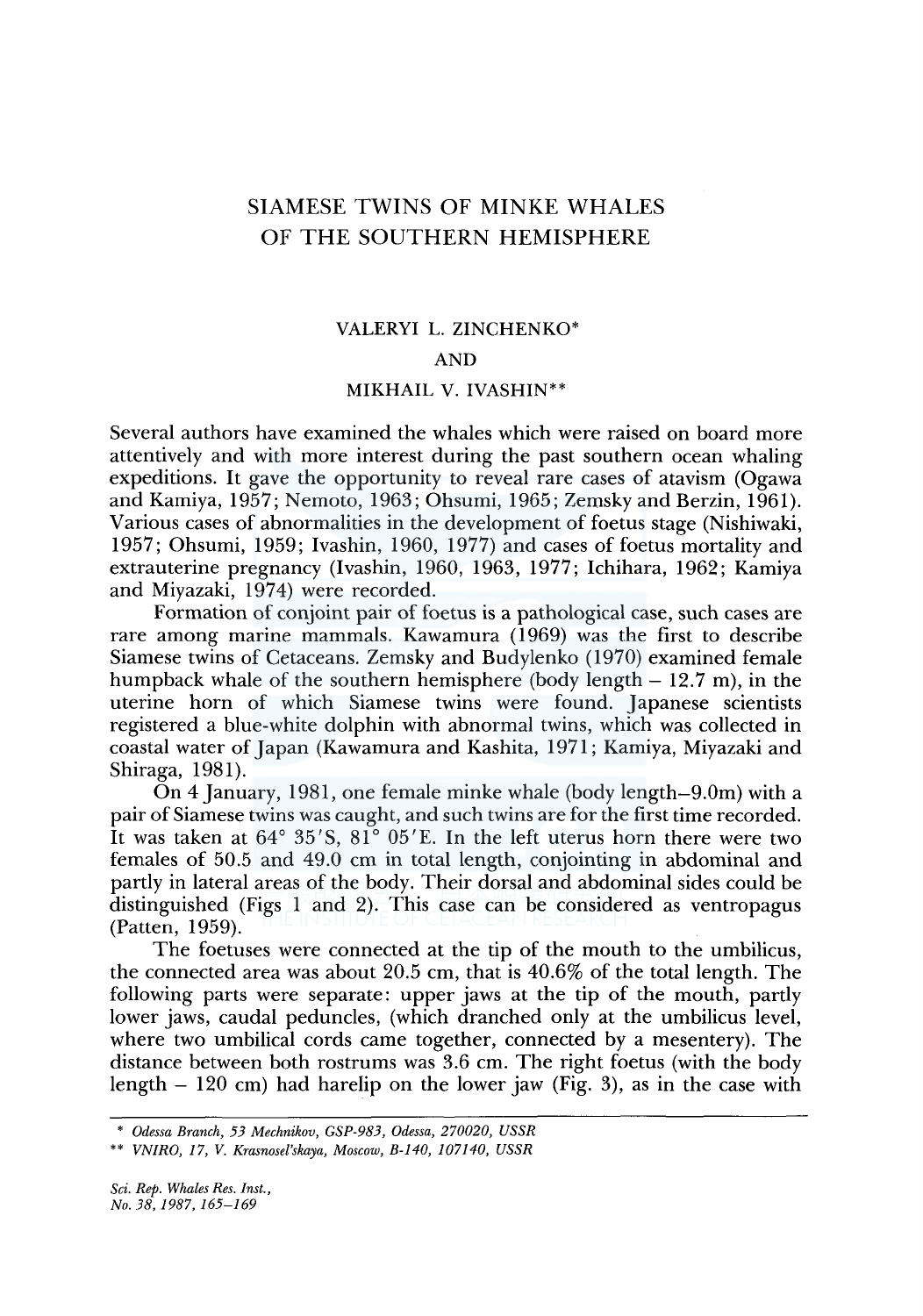### ZINCHENKO AND IVASHIN



Fig. I. Minke whale Siamese twins (dorsal side).



Fig. 2. Minke whale Siamese twins (abdominal side).

Sci. Rep. Whales Res. Inst., No. 38, 1987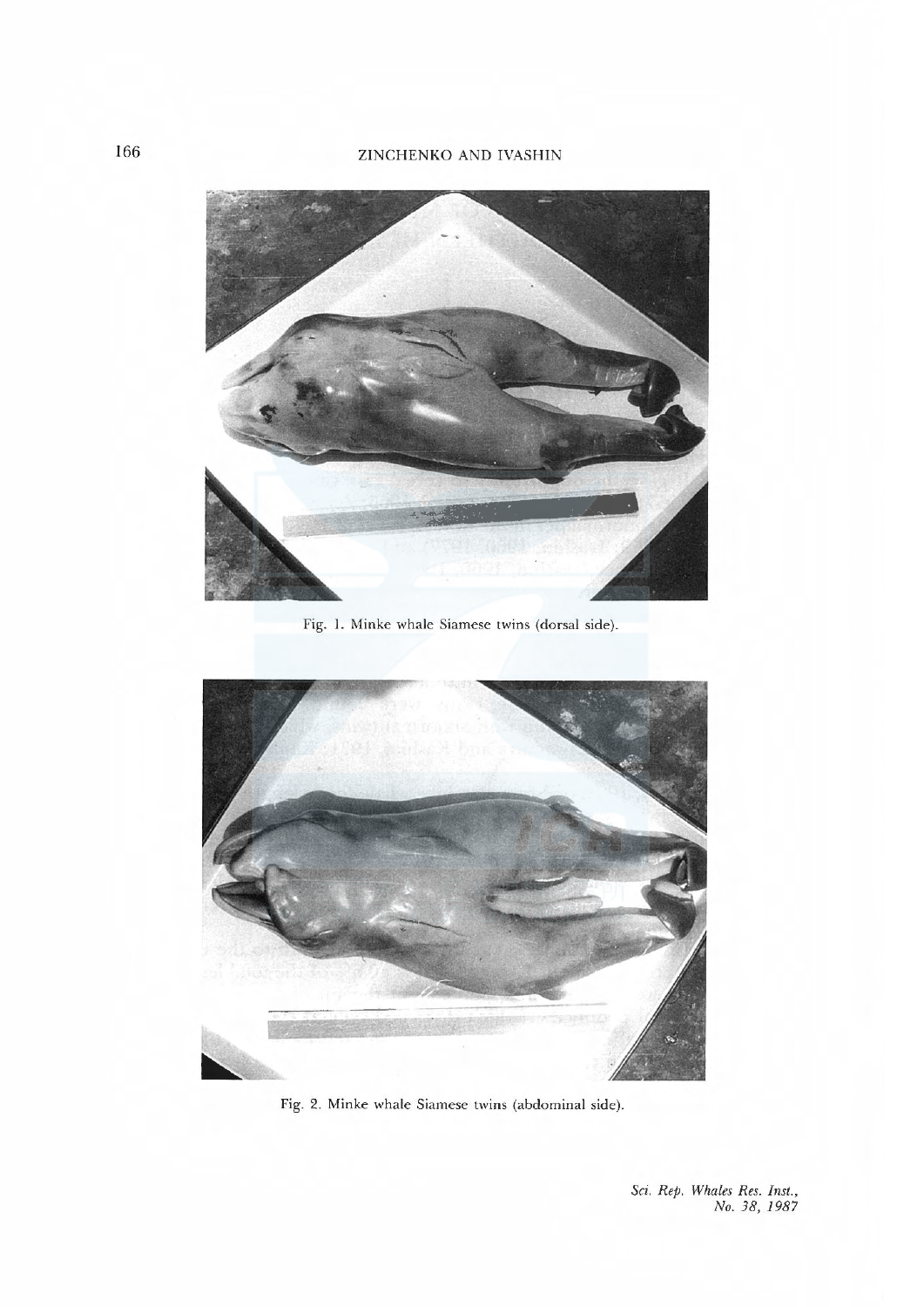

Fig. 3. Head of minke whale Siamese twins (from the abdominal side). The cleft lower jaw can be seen.

humpback whale described by Zemsky and Budylenko (1970). Data on the twins measurements are given in Table 1. The twins considered had clearly manifested asymmetric disposition of the eyes, pectoral fins and mouths. On the dorsal side the tip of the mouth com mon for the two foetuses was shifted more forward than on the abdominal side; pectoral fins were displaced in the caudal direction. On the connected side, the eye of each foetus was shifted in the direction of the rostrum. The distance between the eyes on the connected side was 1.8 cm, on the opposite side 11.5 cm (Figs 1 and 2). The distance between genital openings was 5 cm. Vibrissae on the foetuses heads were distributed unevenly (Table 2). Abdominal strips were not seen. The combined weight of the twins was 3,200 g.

The left ovary collected from the calf having the twins weighed 445 g and was  $14 \times 7.5 \times 3$  cm in size. Only one functioning corpus letum was observed and was 7.5 cm in diameter and six corpora albicans were found on it. This fact indicates the twins were identical ones, coming from one follicle. The right ovary was  $15.5 \times 7.0 \times 3.5$  cm in size, its weight was 285 g. At least thirteen growth layers were recognised on the earplug though it was slightly hard to read.

Sci. Rep. Whales Res. Inst., No. 38, 1987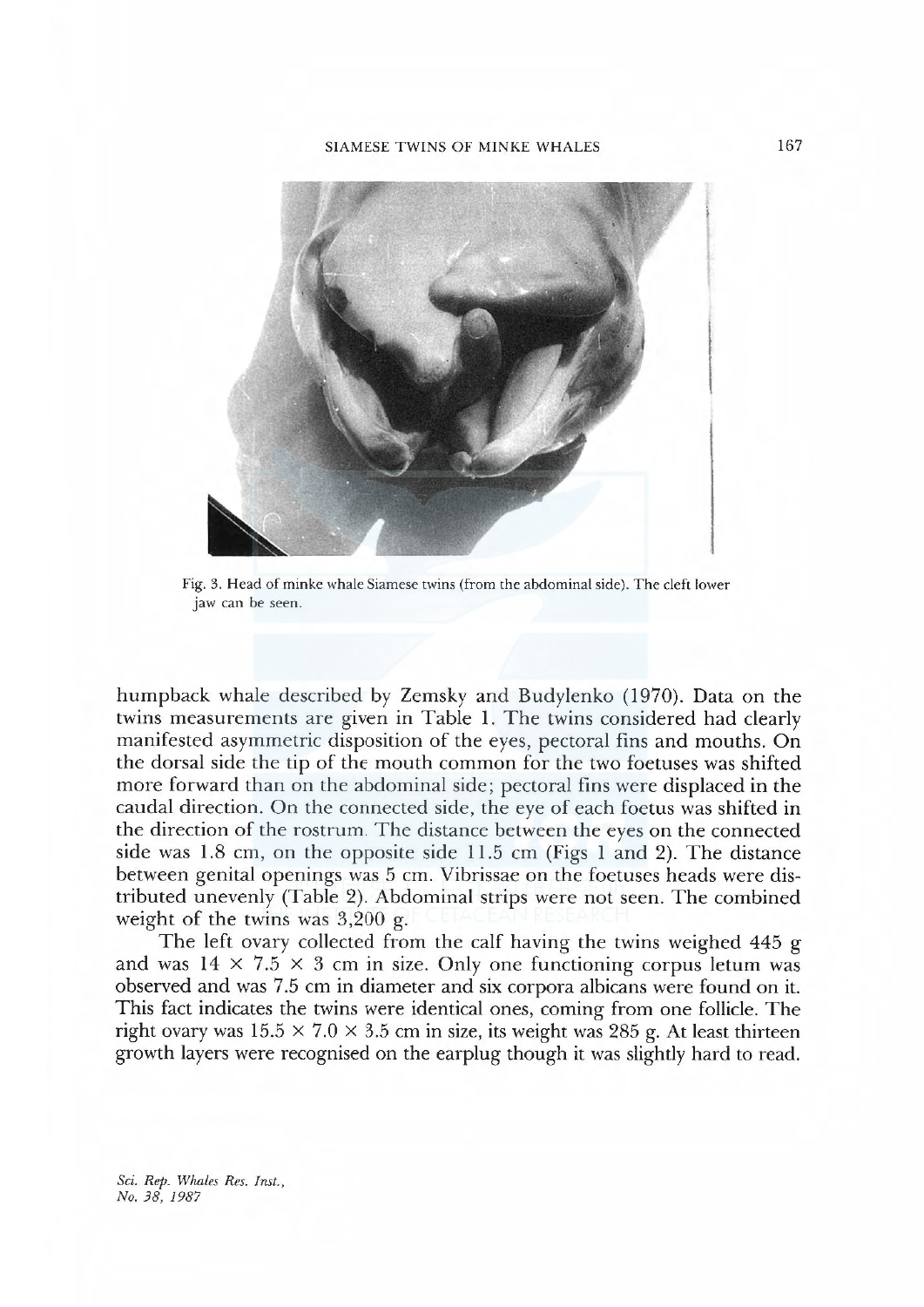|              |                                                                  | Left foetus              |                         | <b>Right foetus</b>      |                                       |  |
|--------------|------------------------------------------------------------------|--------------------------|-------------------------|--------------------------|---------------------------------------|--|
| Measurements |                                                                  | cm                       | %                       | $cm$                     | %                                     |  |
|              |                                                                  | Left, Right<br>side'side | Left/Right<br>side'side | Left/Right<br>side' side | Left <sub>/</sub> Right<br>side' side |  |
|              | 1. Total length                                                  | 50.5                     | 100                     | 49.0                     | 100                                   |  |
|              | 2. Tip of the snout to the middle of blowholes                   | 7.3                      | 14.5                    | 6.8                      | 13.9                                  |  |
|              | 3. Tip of the snout to mouth angle                               | 12.5/8.4                 | 24.8/16.6               | 8.4/12.3                 | 17.1/25.1                             |  |
|              | 4. End of the snout to eye centre                                | 11.6/10.7                | 23.0/21.2               | 12.5/10.7                | 25.5/21.8                             |  |
|              | 5. Eye centre to the centre of the ear                           | $-15.5$                  | $-110.9$                | $4.9/ -$                 | $10.0/-$                              |  |
|              | 6. Tail fork to the notch of the caudal fin                      | 14.0                     | 27.7                    | 12.0                     | 24.5                                  |  |
|              | 7. Width of the tail flukes                                      | 4.3/4.3                  | 8.5/8.5                 | 4.5/4.5                  | 9.2/9.2                               |  |
|              | 8. Tail fork to umbilicus                                        | 24.0                     | 47.5                    | 23.5                     | 48.0                                  |  |
|              | 9. Tail fork to anus                                             | 15.7                     | 31.1                    | 15.7                     | 32.0                                  |  |
|              | 10. Anus to genital opening (Center to center)                   | 1.3                      | 2.6                     | 1.2                      | 2.4                                   |  |
|              | 11. Height of the dorsal fin                                     | 2.0                      | 4.0                     | 2.0                      | 4.1                                   |  |
|              | 12. Length of the dorsal fin base                                | 3.5                      | 6.9                     | 3.3                      | 6.7                                   |  |
|              | 13. Length of the pectoral fin from the end                      |                          |                         |                          |                                       |  |
|              | to the pit-                                                      | 6.8/6.4                  | 13.5/12.7               | 6.8/5.7                  | 13.9/11.6                             |  |
|              | 14. Length of the pectoral fin on the external edge              | 8.4/8.0                  | 16.6/15.8               | 7.9/7.9                  | 16.1/16.1                             |  |
|              | 15. Pectoral fin curve length                                    | 7.5/7.5                  | 14.9/14.9               | 7.5/7.5                  | 15.3/15.3                             |  |
|              | 16. Maximum length of the pectoral fin                           | 2.3/2.3                  | 4.6/4.6                 | 2.3/2.3                  | 4.7/4.7                               |  |
|              | 17. Length of the head (from snout to ear)                       | $-116.5$                 | $-132.7$                | $16.7/ -$                | $34.1/-$                              |  |
|              | 18. Breadth of the head                                          | 9.3                      | 18.4                    | 9.5                      | 19.4                                  |  |
|              | 19. Height of caudal peduncle of the dorsal fin                  | 5.3                      | 10.5                    | 5.3                      | 10.8                                  |  |
|              | 20. Length of flukes from the fork to the end                    | 5.8/5.8                  | 11.5/11.5               | 5.8/5.8                  | 11.8/11.8                             |  |
|              | 21. Span of flukes                                               | 11.3                     | 22.4                    | 11.2                     | 22.9                                  |  |
|              | 22. From the end of the upper jaw to the end<br>of the lawer jaw | 3.5                      | 6.9                     | 5.7/7.0                  | 11.6/14.3                             |  |
|              | 23. Length of the blowhole                                       | 1.3                      | 2.6                     | 1.1                      | 2.2                                   |  |
|              | 24. From the snout to the beginning of the<br>pectoral fin       | 17.0/21.5                | 33.7/42.6               | 20.5/18.0                | 41.8/36.7                             |  |
|              | 25. Width of the body at the umbilicus level                     | 7.3                      | 14.5                    | 7.6                      | 15.5                                  |  |
|              | 26. The distance between pectoral fins                           | 9.5                      | 18.8                    | 9.3                      | 19.0                                  |  |

# TABLE 1. MORPHOLOGICAL DATA OF SIAMESE TWINS OF MINKE WHALES

# TABLE 2. NUMBER OF VIBRISSAE OF SIAMESE TWINS OF MINKE WHALES

|                           | Left foetus |       | Right foetus |       |  |
|---------------------------|-------------|-------|--------------|-------|--|
| Location                  | Left        | Right | Left         | Right |  |
| Blowhole                  | 3           |       | 3            | 2     |  |
| Upper jaw                 | 9           | 2     | 2            | 2     |  |
| Lower jaw                 | 3           | 9     | ๑            |       |  |
| Lower jaw<br>protuberance | 9           |       | 6            |       |  |

*Sci. Rep. Whales Res. Inst., No. 38, 1987*